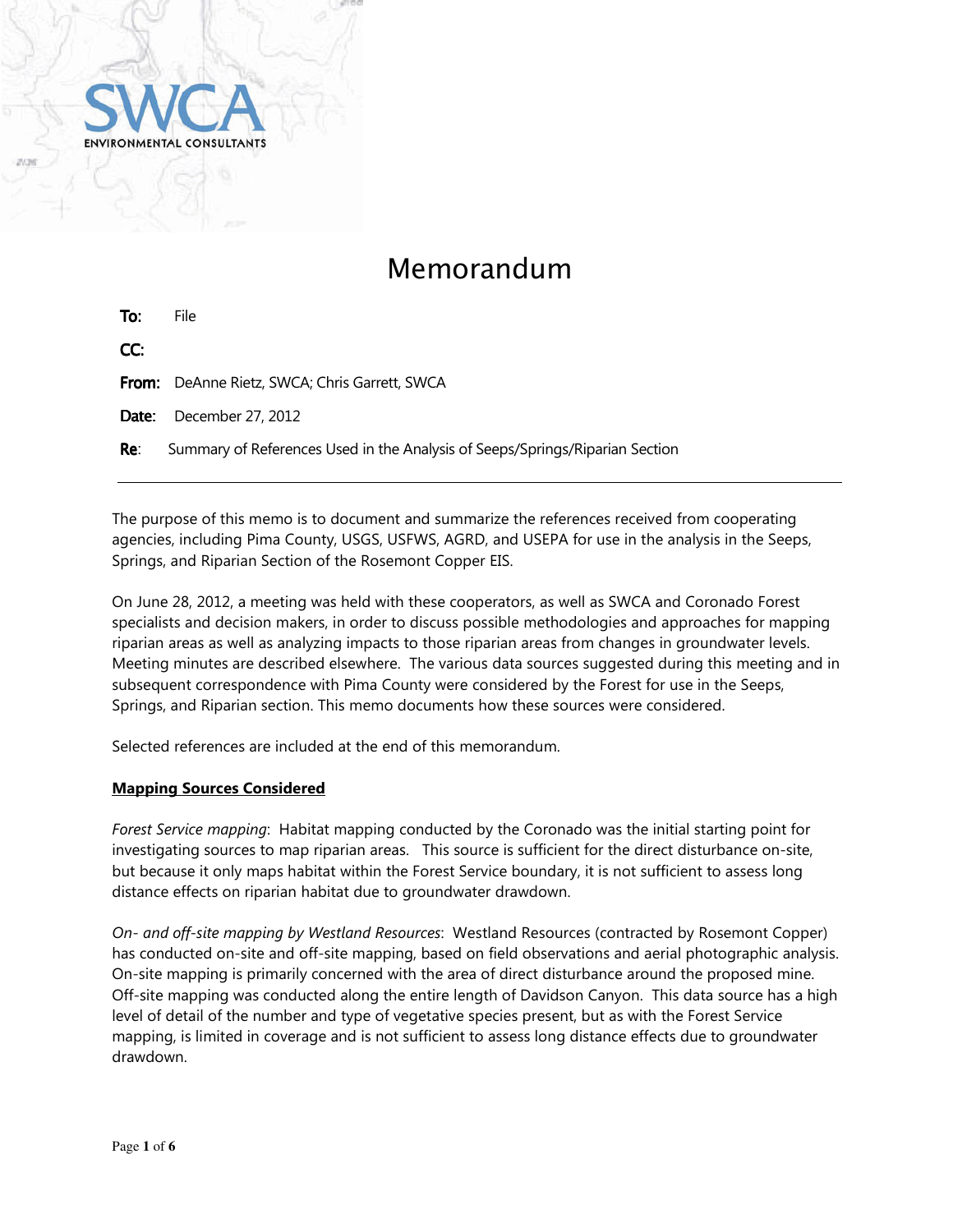*General habitat maps/GIS coverage:* The State of Arizona maintains GIS coverage of general habitat types. These polygons were found to be too generalized, and not sufficiently detailed to describe impacts to individual washes or streams of interest, including Barrel Canyon, Davidson Canyon, Empire Gulch, and Cienega Creek.

*Pima County riparian mapping*: Pima County has conducted riparian mapping for the entire county, in part to support the Sonoran Desert Conservation Plan. This mapping effort is based on aerial photographic analysis, and depicts four classes of xeroriparian habitat, as well as mesoriparian, and hydroriparian habitat. This is the most detailed coverage available, and the only detailed coverage that extends beyond the immediate project site. The coverage ends at the Santa Cruz/Pima County line to the south, but this turns out to be the approximate extent of the 5-foot drawdown contour, so this is not a critical deficiency in the coverage.

In an August 6, 2012 email, Julia Fonseca (Environmental Planning Manager at Pima County) forwarded the following links to websites relating to Pima County riparian habitats and habitat mapping, as agreed to during the June 28, 2012 meeting. These were provided for further understanding of the process by which the maps were developed and important riparian areas designated.

• http://www.pima.gov/cmo/sdcp/reports/d25/129MAPRE.PDF

This 2002 study provided the background information on mapping techniques that were the basis for map revisions to the Pima County 1994 Watercourse and Riparian Habitat Protection and Mitigation Requirements Ordinance and associated riparian classification maps. New updated riparian classification maps were presented to the Board in 2003 for adoption.

• http://www.pima.gov/cmo/sdcp/reports/d9/009PIM.PDF

This website document contains a 2000 report from Pima County Flood Control District examining the strength and weaknesses of previous riparian vegetation mapping efforts and a pilot study that document work conducted on riparian mapping in Pima County prior to 2000 and in support of the Sonoran Desert Conservation Plan. The pilot study reported on the GIS gap analysis of existing riparian maps and the development of the vegetation classification system which was based on the biome concept hierarchical. Also contained in this web document is a summary of follow-on riparian mapping and GIS work to be performed by an outside contractor.

• http://www.pima.gov/cmo/sdcp/reports/d7/012SDC.PDF

This is the final study from Harris Environmental Group following the May 2000 pilot study titled "The Sonoran Desert Conservation Plan Riparian Vegetation Mapping and Classification". This contains vegetation mapping of over 320,000 acres of riparian areas across all of Pima County not under federal or Indian jurisdiction that did not previously have GAP status as protected land. GIS data from this study was used in combination with satellite imagery to update the classification of hydromesoriparian and xeroriparian vegetation under Pima County's riparian habitat mitigation ordinance.

• http://www.pima.gov/cmo/sdcp/reports/d9/006LAN.PDF

This website contains the April 2000 report to Pima County documenting the land cover data assessment efforts. This mapping task was part of the Sonoran Desert Conservation Plan efforts to consolidate land cover into one map as a tool for future bio-planning efforts and to develop and adopt a standard classification system.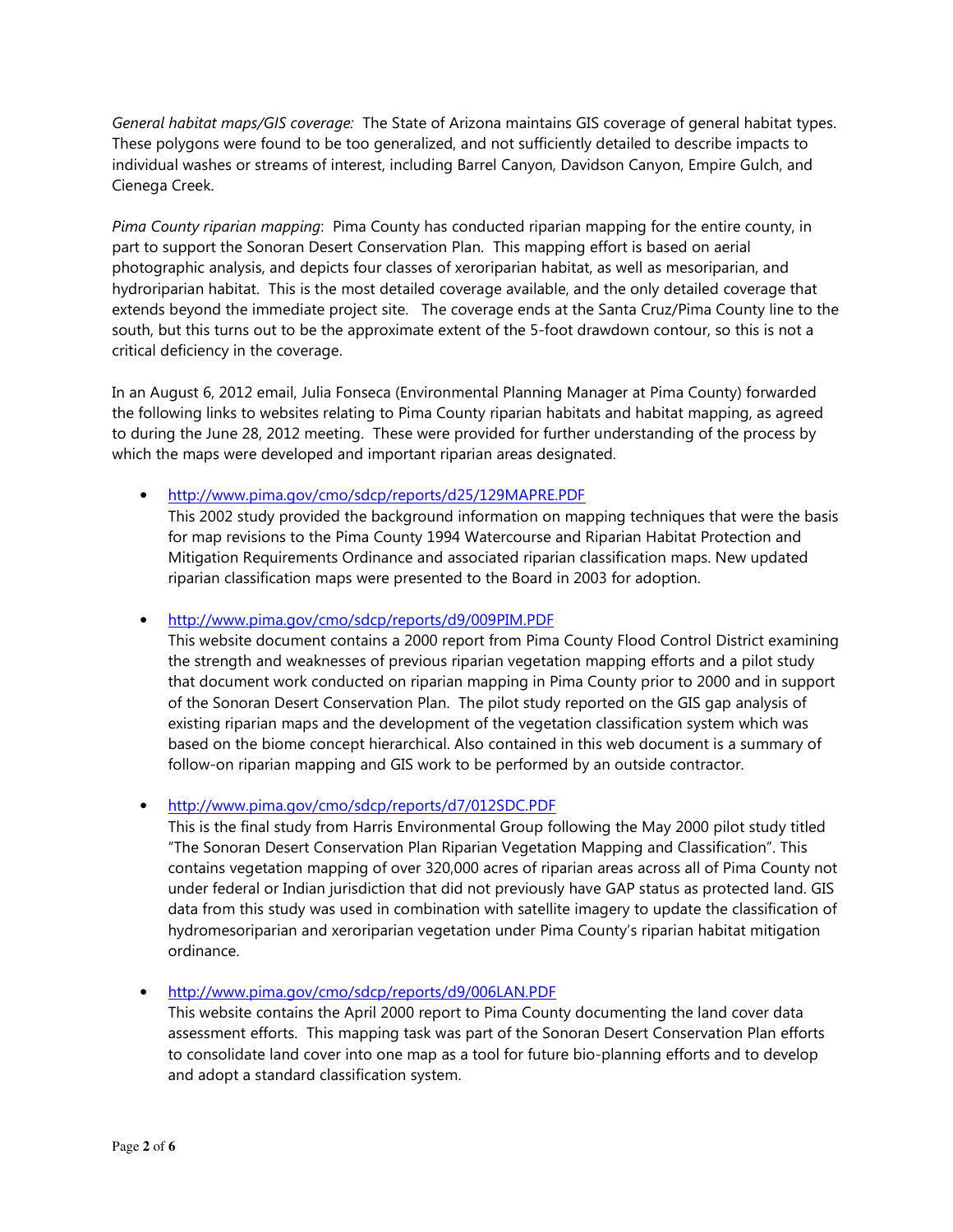### • http://www.pima.gov/cmo/sdcp/reports/d20/096OVE.PDF

This website contains the Biological Reserve Design Process report that was provided to Pima County and the 2001 Pima County overview. The report documents the procedure used to create the biological reserve preferred alternative for the Sonoran Desert Conservation Plan.

## • http://www.pima.gov/cmo/sdcp/reports/d7/010PIM.PDF

This pdf is a 2000 study prepared by Pima County Flood Control staff (Danforth and Fonseca) reporting on the effectiveness of the Riparian Habitat Mitigation Ordinance and future recommendations for improvement on the Ordinance. Recommendations of the study included suggestions for improving riparian mapping and extending riparian protection. The attached memo from the County Administrator called for the formulation of specific proposals for Board consideration aimed to strengthen the Riparian Protection Element of the Sonoran Desert Conservation Plan.

## • http://www.pima.gov/cmo/sdcp/reports/d7/009RIP.PDF

This website contains the plf of the 2000 report on the Riparian Protection, Management, and Restoration Element of the Sonoran Desert Conservation Plan. The report looks at past and existing riparian conditions in terms of habitat and watercourse functions and processes. Evaluations are presented on the current management of riparian habitat and threats to the resource.

## • http://www.pima.gov/cmo/sdcp/reports/d7/002GIS.PDF

This 2000 Pima Association of Governments' report documents their GIS coverage of perennial and intermittent streams and areas of shallow groundwater that was completed as part of the Sonoran Desert Conservation Plan. The report provides the methodology used to create the GIS layers and the metadata associated with the coverages.

*National Wetland Inventory mapping*: The National Wetlands Inventory is maintained by the USFWS, and can be accessed online (http://www.fws.gov/wetlands/Wetlands-Mapper.html) although not all areas have been fully digitized. However, the area in question has been digitized and is available.

Although not a complete source of riparian mapping—for instance xeroriparian washes are not mapped in the NWI, the NWI was reviewed for other useful inclusions. The major wetland areas identified throughout the areas were associated with stock ponds (coded as Palustrine with Unconsolidated Bottom), Empire Gulch, Davidson Canyon, and Cienega Creek (all coded as Riverine Intermittent Streambed). A large number of wetland areas were also delineated along the margins of Cienega Creek and coded as Palustrine Scrub Shrub.

Stock ponds are of marginal importance for the riparian analysis, as most of these in the area are not expected to be impacted unless in the immediate area of direct impact. More to the point, the riverine areas occurring in the NWI are already encompassed by the Pima County riparian mapping along these watercourses.

*BLM Wetland Inventory*: BLM also has partially mapped wetland areas within the Las Cienegas National Conservation Area, but as of the meeting on June 28, 2012, this mapping was considered incomplete. Based on verbal descriptions, it is believed that this mapping would also largely be encompassed by the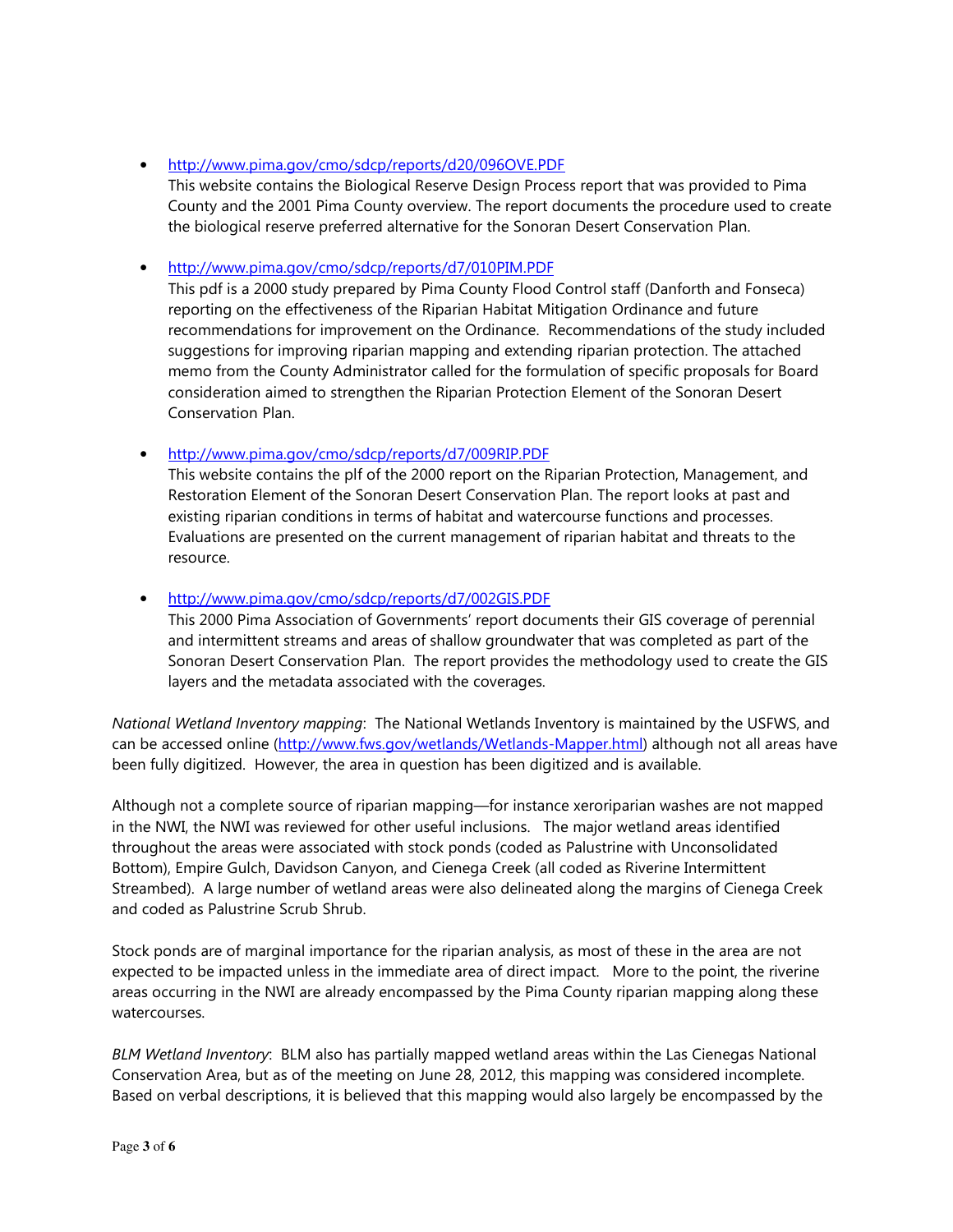Pima County riparian mapping and NWI data. The partial results of the BLM wetland inventory were not obtained or incorporated into the riparian mapping.

*Conclusions for Riparian Mapping*: The sources for riparian mapping are fully described in the EIS as well as the Forest Service decision as to which sources are most appropriate. To summarize, the Pima County riparian mapping was selected as the most appropriate source, with further reliance on any field observations conducted by Westland Resources as well as Pima Association of Governments to help field verify the Pima County classifications and identify the types of species present. The NWI and BLM wetland inventories were not incorporated, as these areas were already covered by the Pima County mapping. Forest Service mapping was not incorporated, as it did not provide any higher level of detail than that existing with the Pima County mapping.

### **Riparian Impact Sources Considered**

Based on public comments received on the October 2011 Draft EIS, the Forest Service decided to change the riparian analysis approach. Whereas in the DEIS the analysis consisted primarily of acres of potential impact, for the revised EIS it was desired that a more "functional" assessment of impacts to riparian vegetation be included. In other words, an analysis of how changing water levels would be expected to actually impact different types of riparian species.

Numerous methodologies, techniques, and data sources were suggested by cooperating agencies.

*Arizona Department of Environmental Quality Stream Ecosystem Monitoring*: ADEQ provided documentation for how the agency conducts field monitoring and assessment of stream ecosystems. This was informative for several portions of the EIS analysis, including potential impacts to Outstanding Arizona Waters, but did not provide any techniques or information that would help form the causal link between groundwater drawdown and riparian health or survival.

*Rapid Assessment Techniques*: Various cooperators and Forest specialists suggested researching the various rapid assessment techniques used throughout the West for the functional assessment of stream ecosystems. As with the ADEQ monitoring techniques, these methodologies were informative, particularly for identifying the various vegetation parameters that could be considered for potential impacts by groundwater drawdown. However, these techniques generally also did not help form the causal link between groundwater drawdown and riparian health or survival.

*Natural Resources Conservation Service Ecological Site Descriptions*: The Ecological Site Descriptions, maintained in a database by the NRCS and accessible online

(http://esis.sc.egov.usda.gov/Welcome/pgESDWelcome.aspx) were in fact used in the EIS in the Soils and Revegetation section, in order to help establish the baseline Affected Environment of the project area. However, the available guidance is aimed largely at mapping exercises and describing or identifying certain types of habitat, and also do not help form the causal link between groundwater drawdown and riparian health or survival.

*USGS San Pedro Studies*: During the June 28, 2012 meeting, the USGS presented a summary of the numerous studies on the San Pedro River aimed at exploring the links between groundwater, surface water, and riparian vegetation. The most comprehensive and useful of these was a report titled ""Hydrologic Requirements of and Consumptive Ground-Water Use by Riparian Vegetation along the San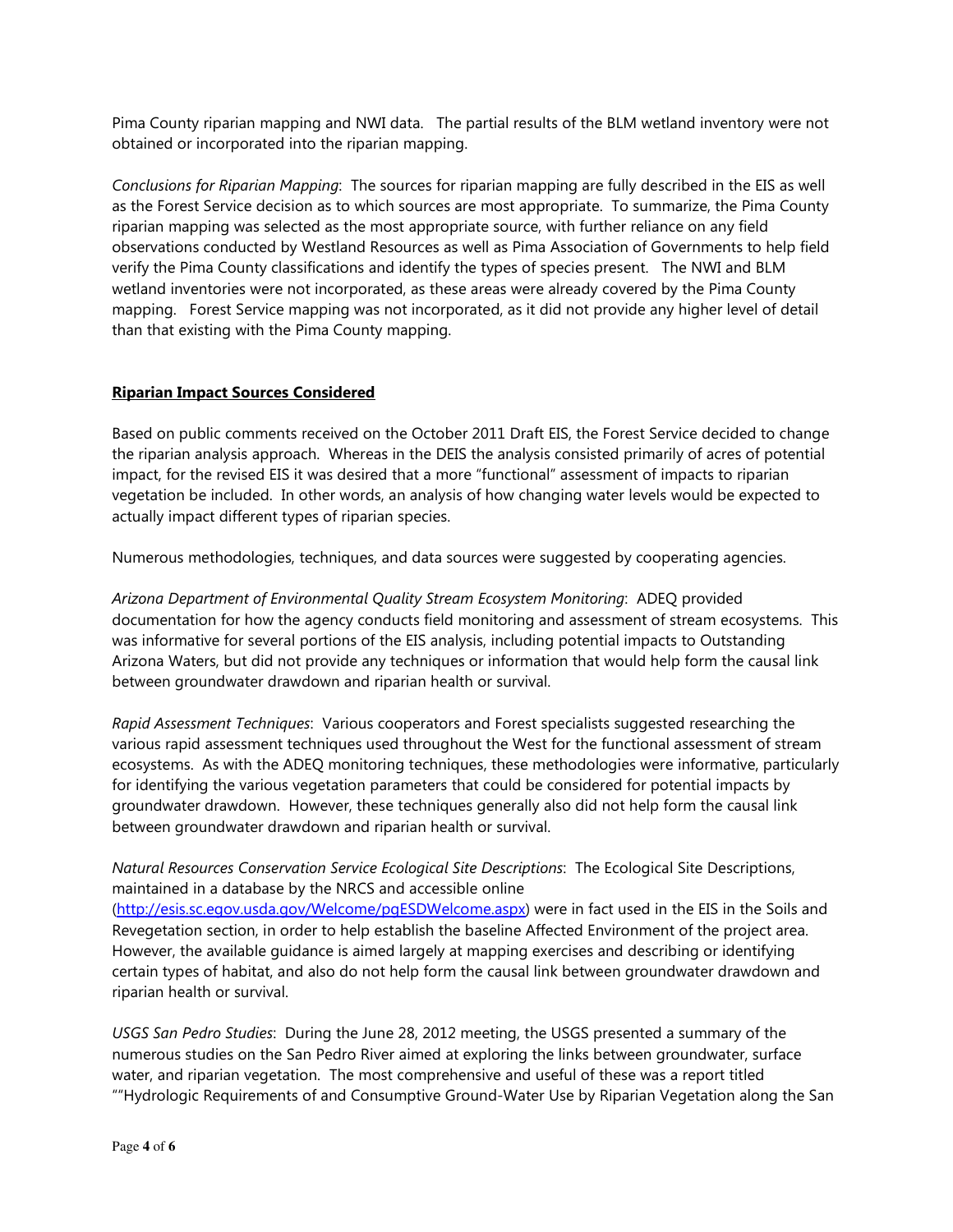Pedro River, Arizona". This study was fundamentally useful for establishing causal links with statistical significance between riparian vegetation and hydrology, and in fact formed one of the primary sources for undertaking the riparian impact assessment in the EIS.

*Additional Literature Search*: Numerous other sources in literature were identified that speak to the response of riparian vegetation to changes in surface water or groundwater hydrology. These include the following: Lite 2004, Capon 2003, Busch and Smith 1995, Lite and Stromberg 2005, Elmore et al 2003, Horton and Clark 2001, and Scott et al 1999. These sources were reviewed and concepts incorporated into the analysis as appropriate.

#### **SELECTED REFERENCES**

- ADEQ. 2012. *Stream Ecosystem Monitoring Field Form* (FY 2012).
- Busch, D.E., and Smith, S.D. 1995. *Mechanisms Associated With Decline of Woody Species in Riparian Ecosystems of the Southwestern U.S.* Ecological Monographs, Vol. 65, No. 3, pp. 347-370.
- Capon, S.J. 2003. *Plant Community Responses To Wetting And Drying In A Large Arid Floodplain.* River Research Applications, Vol. 19, pp. 509–520.
- Elmore, A.J., Mustard, J.F., and Manning, S.J. 2003. *Regional Patterns Of Plant Community Response To Changes In Water: Owens Valley, California*. Ecological Applications, Vol. 13, No. 2, pp. 443–460
- Horton, J.L., and Clark J.L. 2001. *Water table decline alters growth and survival of Salix gooddingii and Tamarix chinensis seedlings.* Forest Ecology and Management, Vol. 140,, pp. 239-247
- Lite, S.J. 2004. *San Pedro River Riparian Vegetation Across Water Availability And Flood Disturbance Gradients*. Arizona Riparian Council, Vol. 17, No. 2, pp. 1-5.
- Lite, S.J., and Stromberg, J.C. 2005. *Surface water and ground-water thresholds for maintaining Populus– Salix forests, San Pedro River, Arizona*. Biological Conservation, Vol. 125, pp. 153–167.
- NRCS. 2011. Ecological Site Information System (ESIS) Database, ESD User Guide, Revision Date: 1-04- 2011.
- Pima Association of Governments. 2010. *Evaluation of Riparian Habitat and Headcutting Along Lower Cienega Creek. Arizona Water Protection Fund Grant #07-144.* March 2010
- Scott, M.L., Shafroth, P.B., and Auble, G.T. 1999. *Responses of Riparian Cottonwoods to Alluvial Water Table Declines*. Environmental Management Vol. 23, No. 3, pp. 347–358.
- Stevens, L.E., Stacey, P.B., Jones, A.L., Catlin, J.C., Duff, D.A., and Gourley, C. 2006. *User's Guide for the Rapid Assessment of the Functional Condition of Stream-Riparian Ecosystems in the American Southwest.* Available at: http:\\ww.unm.edu\biology\stacey.